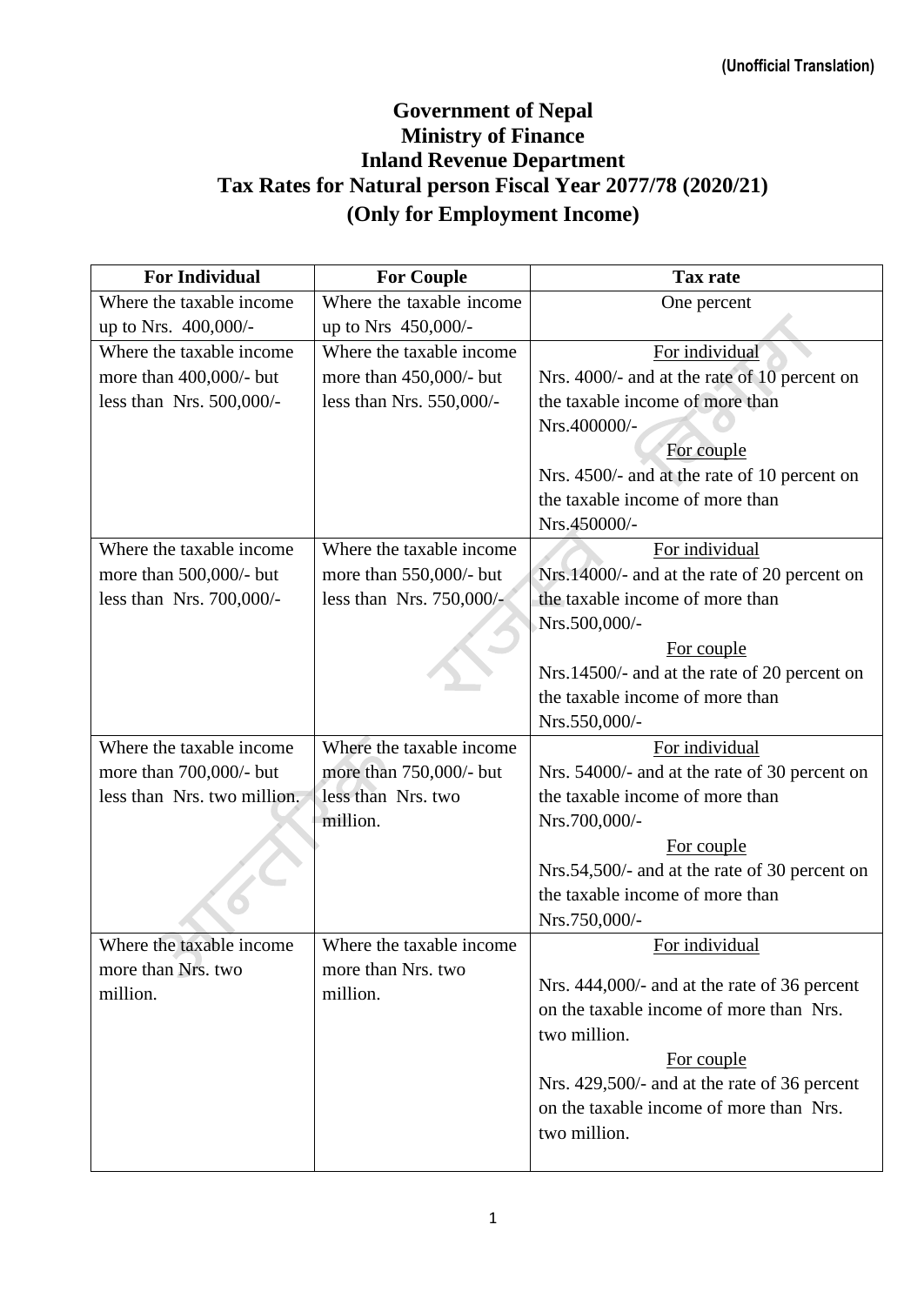## **Government of Nepal Ministry of Finance Inland Revenue Department Tax Rates for Natural person Fiscal Year 2077/78 (2020/21) (For Proprietorship firm)**

| <b>For Individual</b>        | <b>For Couple</b>          | <b>Tax rate</b>                                                 |
|------------------------------|----------------------------|-----------------------------------------------------------------|
| Where the taxable income up  | Where the taxable income   | Zero tax                                                        |
| to Nrs 400,000/-             | up to Nrs 450,000/-        |                                                                 |
| Where the taxable income     | Where the taxable income   | For individual                                                  |
| more than 400,000/- but less | more than $450,000/$ - but | At the rate of 10 percent on the taxable                        |
| than Nrs. 500,000/-          | less than Nrs. 550,000/-   | income of more than Nrs. 400,000/-                              |
|                              |                            | For couple                                                      |
|                              |                            | At the rate of 10 percent on the taxable                        |
|                              |                            | income of more than Nrs. 450,000/-                              |
|                              |                            |                                                                 |
| Where the taxable income     | Where the taxable income   | For individual                                                  |
| more than 500,000/- but less | more than $550,000/$ - but | Nrs.10000/- and at the rate of 20                               |
| than Nrs. 700,000/-          | less than Nrs. 750,000/-   | percent on the taxable income of more                           |
|                              |                            | than Nrs.500,000/-                                              |
|                              |                            | For couple                                                      |
|                              |                            | Nrs.10,000/- and at the rate of $20$                            |
|                              |                            | percent on the taxable income of more                           |
|                              |                            | than Nrs.550,000/-                                              |
|                              |                            |                                                                 |
| Where the taxable income     | Where the taxable income   | For individual                                                  |
| more than 700,000/- but less | more than 750,000/- but    | Nrs. $50,000/$ - and at the rate of 30                          |
| than Nrs. two million.       | less than Nrs. two         | percent on the taxable income of more                           |
|                              | million.                   | than Nrs.700,000/-                                              |
|                              |                            | For couple                                                      |
|                              |                            | Nrs.50,000/- and at the rate of 30                              |
|                              |                            | percent on the taxable income of more                           |
|                              |                            | than Nrs.750,000/-                                              |
|                              |                            |                                                                 |
| Where the taxable income     | Where the taxable income   | For individual                                                  |
| more than Nrs. two million.  | more than Nrs. two         | Nrs. 440,000/- and at the rate of 36                            |
|                              | million                    | percent on the taxable income of more                           |
|                              |                            | than Nrs. two million.                                          |
|                              |                            | For couple                                                      |
|                              |                            |                                                                 |
|                              |                            | Nrs. 425,000/- and at the rate of 36                            |
|                              |                            | percent on the taxable income of more<br>than Nrs. two million. |